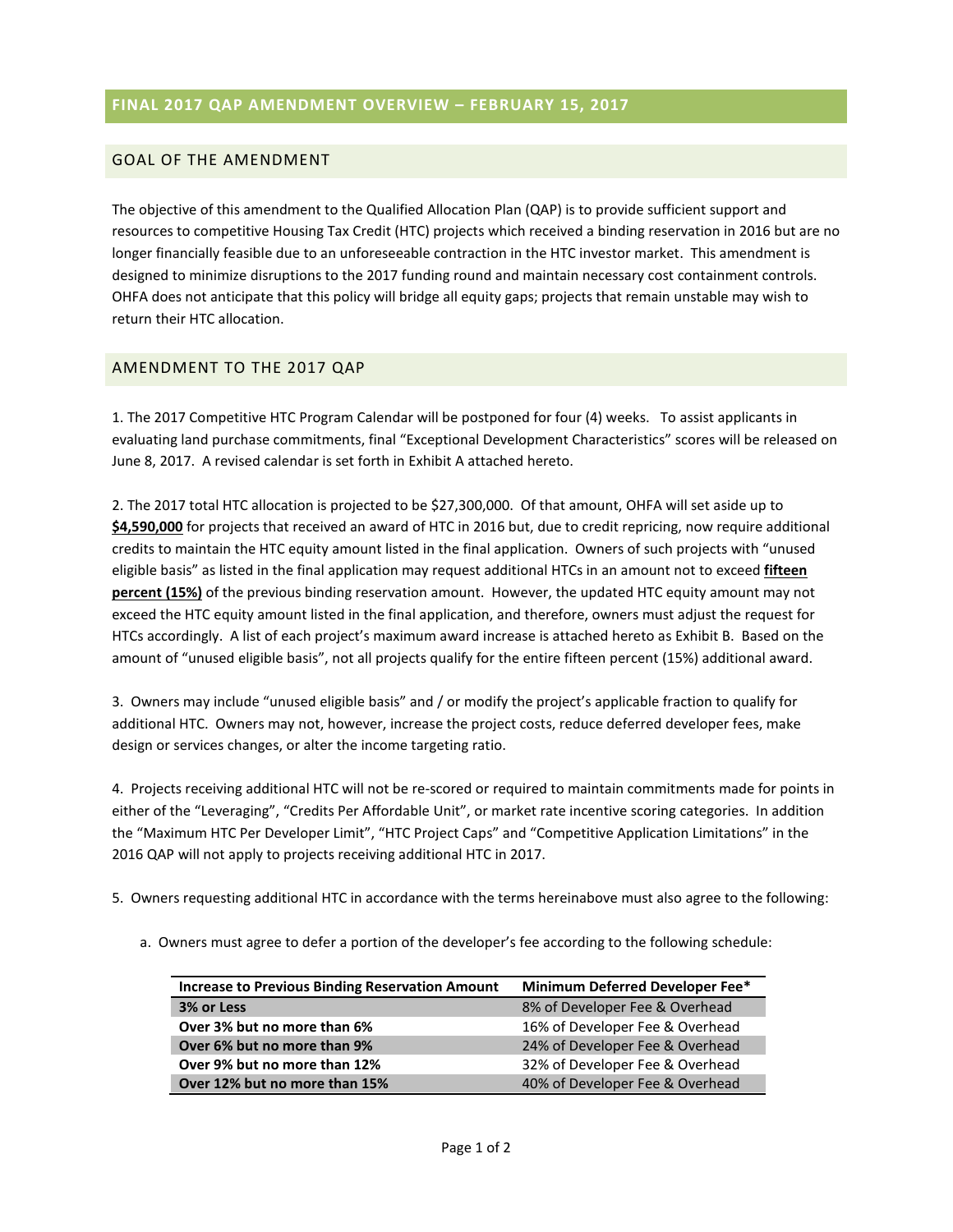\* - Regardless of the amount of additional HTC requested and the corresponding amount of required deferred fee, owners will not be required to defer more than fifty percent (50%) of the maximum allowable developer fee as calculated by OHFA using data listed in the proposal application. For example, a developer's maximum allowable developer fee is \$1 million, and the owner requested a \$600,000 developer's fee in the final application. In order to apply for the maximum amount of additional credits, the deferred fee schedule indicates that the owner must agree to defer at least forty percent (40%) of the developer fee, which equals \$240,000. However, the owner will only need to defer \$100,000 of the fee since fifty percent (50%) of the maximum allowable developer fee is \$500,000.

b. If OHFA determines (in its sole discretion) during the 8609 underwriting process that the final HTC equity amount is greater than the amount listed in the final application, the owner will be required to pay to OHFA an HTC underwriting fee. The HTC underwriting fee will be an amount equal to one-half of the difference between the final HTC equity amount and the HTC equity amount listed in the final application.

6. The 2017 pool amounts will be reduced proportionately by the total amount of actual HTC reserved for the 2016 projects. A schedule of the estimated 2017 pool amounts, based on the maximum amount of credits setaside for 2016 projects, is attached hereto as Exhibit C. The final 2017 pool amounts will be posted on OHFA's website on **March 10, 2017**.

7. For applications submitted in the 2017 housing funding round, the maximum allowable HTC awards per developer and per application by funding pool are increased by ten percent (10%). Refer to Exhibit C for the revised HTC per application limits.

8. For projects that received a 2016 Carryover Allocation of HTC, owner must agree to return its allocation of HTC to OHFA by no later than July 1, 2017. OHFA will then issue one 2017 Carryover Allocation Agreement that equals the sum of the 2016 allocation amount plus the additional 2017 HTC.

### APPLICATION PROCESS FOR ADDITIONAL HTC

Eligible owners of projects that received an award of HTC in 2016 must submit each of the following documents to OHFA no later than 5:00 p.m. on **March 2, 2017**:

- Additional HTC Request Form, to be posted to OHFA's website
- Updated Equity Commitment Letter
- If the applicable fraction for the project has been changed, an updated final application AHFA

Updated sources must equal the total costs listed in the final application. OHFA will rely on the project's 2016 final application in reviewing and approving the application.

No application fee will be assessed. A reservation fee for the additional HTC reservation will be required upon approval. To the extent the application converts market rate units to HTC, additional compliance monitoring fees and supporting documents may be required, as determined in OHFA's sole discretion. Other fees may be applied in accordance with the QAP and other program guidance.

OHFA will notify owners by **March 9, 2017**. A 2017 Binding Reservation Commitment letter will be issued to each project.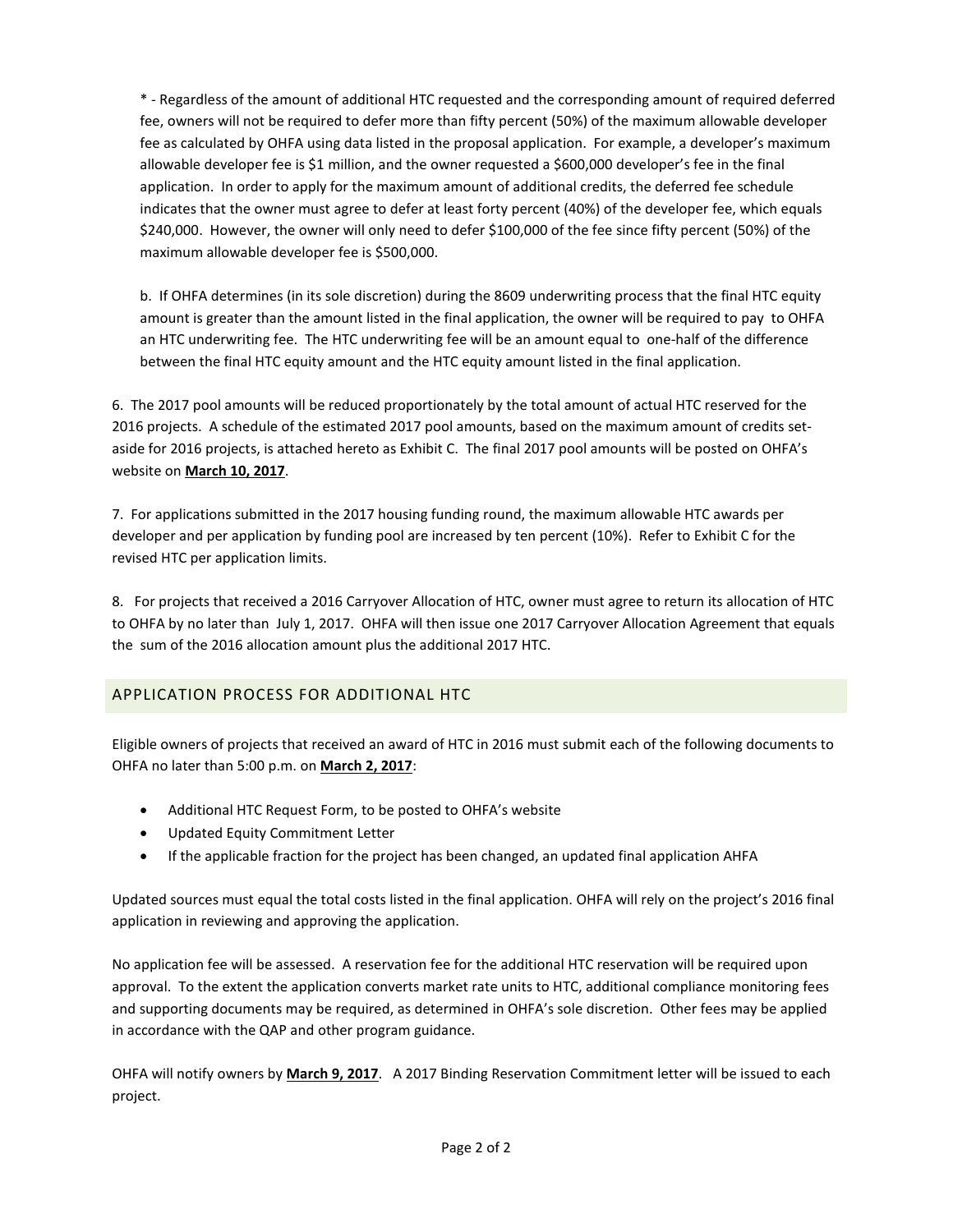## EXHIBIT A: REVISED COMPETITIVE PROGRAM CALENDAR

Revised deadlines and dates are highlighted in green.

| <b>DATES</b>             | <b>APPLICANT</b>                                                                                                     | <b>OHFA</b>                                                       |
|--------------------------|----------------------------------------------------------------------------------------------------------------------|-------------------------------------------------------------------|
| October 2016             |                                                                                                                      | 2017 AHFA and application materials posted<br>to the OHFA website |
| October 2016             | 2016 Affordable Housing Funding<br>Training, location to be determined                                               |                                                                   |
| October 14, 2016         | Deadline for submission of applications<br>for pre-application CHDO certification                                    |                                                                   |
| <b>November 30, 2016</b> | Deadline to request approval for a Part 1<br>from the State Historic Preservation<br>Office for historic tax credits |                                                                   |
| December 16, 2016        |                                                                                                                      | Decisions issued for pre- application CHDO<br>certification       |
| <b>January 6, 2017</b>   | Deadline to commission market studies<br>and submit requests for exceptions                                          |                                                                   |
| February 3, 2017         | Deadline to submit FAQ                                                                                               |                                                                   |
| February 6, 2017         |                                                                                                                      | Decisions issued for exceptions to program<br>requirements        |
| <b>TBD</b>               |                                                                                                                      | DevCo online application opens                                    |
| March 2, 2017            | Deadline to submit applications to OHFA<br>for 2016 HTC increases, due no later than<br>5:00 p.m. ET                 |                                                                   |
| March 9, 2017            |                                                                                                                      | OHFA announces 2016 HTC Increases                                 |
| March 16, 2017           | Deadline to submit initial 2017<br>applications to OHFA, due no later than<br>5:00 p.m. ET                           | Consideration of public comments begins                           |
| March 24, 2017           |                                                                                                                      | Proposal summaries posted to the OHFA<br>website                  |
| April 3, 2017            | Competitive scoring, underwriting, and<br>site visits begin                                                          |                                                                   |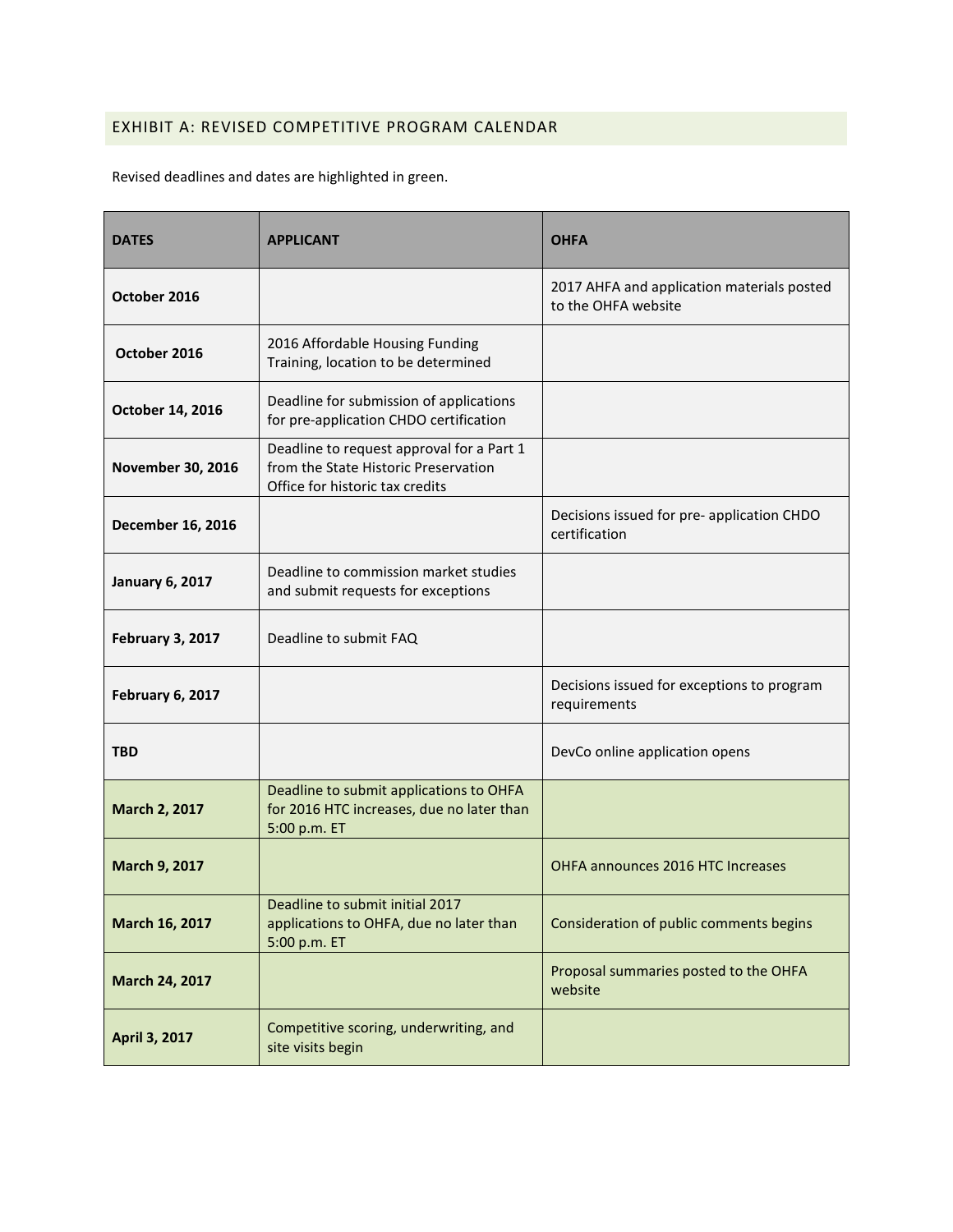| May 8, 2017              |                                                                                             | Notice of preliminary scores for Exceptional<br>Development Characteristics sent to<br>applicants                                                                 |
|--------------------------|---------------------------------------------------------------------------------------------|-------------------------------------------------------------------------------------------------------------------------------------------------------------------|
| May 12, 2017             |                                                                                             | Consideration of public comments ends                                                                                                                             |
| May 15, 2017             | Deadline to respond to preliminary scores<br>for Exceptional Development<br>Characteristics |                                                                                                                                                                   |
| May 26, 2017             |                                                                                             | Site visits conclude                                                                                                                                              |
| June 8, 2017             |                                                                                             | Notice of final scores for Exceptional<br>Development Characteristics, preliminary<br>scores for remaining criteria and<br>underwriting issues sent to applicants |
| June 16, 2017            | Deadline to respond to preliminary scores<br>and underwriting issues                        |                                                                                                                                                                   |
| July 17, 2017            | Next steps and debriefing meetings begin                                                    | Next steps and debriefing meetings begin                                                                                                                          |
| <b>July 19, 2017</b>     |                                                                                             | Final results of competitive scoring released<br>and presented to the OHFA board                                                                                  |
| <b>July 21, 2017</b>     |                                                                                             | Binding reservation agreements and notice of<br>threshold deficiencies issued                                                                                     |
| <b>August 2, 2017</b>    | Deadline to return binding reservation<br>agreements                                        |                                                                                                                                                                   |
| <b>August 2, 2017</b>    | Deadline to submit all cures for threshold<br>deficiencies                                  |                                                                                                                                                                   |
| September 22, 2017       | Next steps and debriefings conclude                                                         | Next steps and debriefings conclude                                                                                                                               |
| October 19, 2017         | Deadline to submit final applications to<br>OHFA, due no later than 5:00 p.m. ET            |                                                                                                                                                                   |
| <b>November 30, 2017</b> | Deadline to complete public notification<br>process (scattered-site developments<br>only)   |                                                                                                                                                                   |
| <b>December 15, 2017</b> | Final date for issuance of carryover<br>agreements                                          |                                                                                                                                                                   |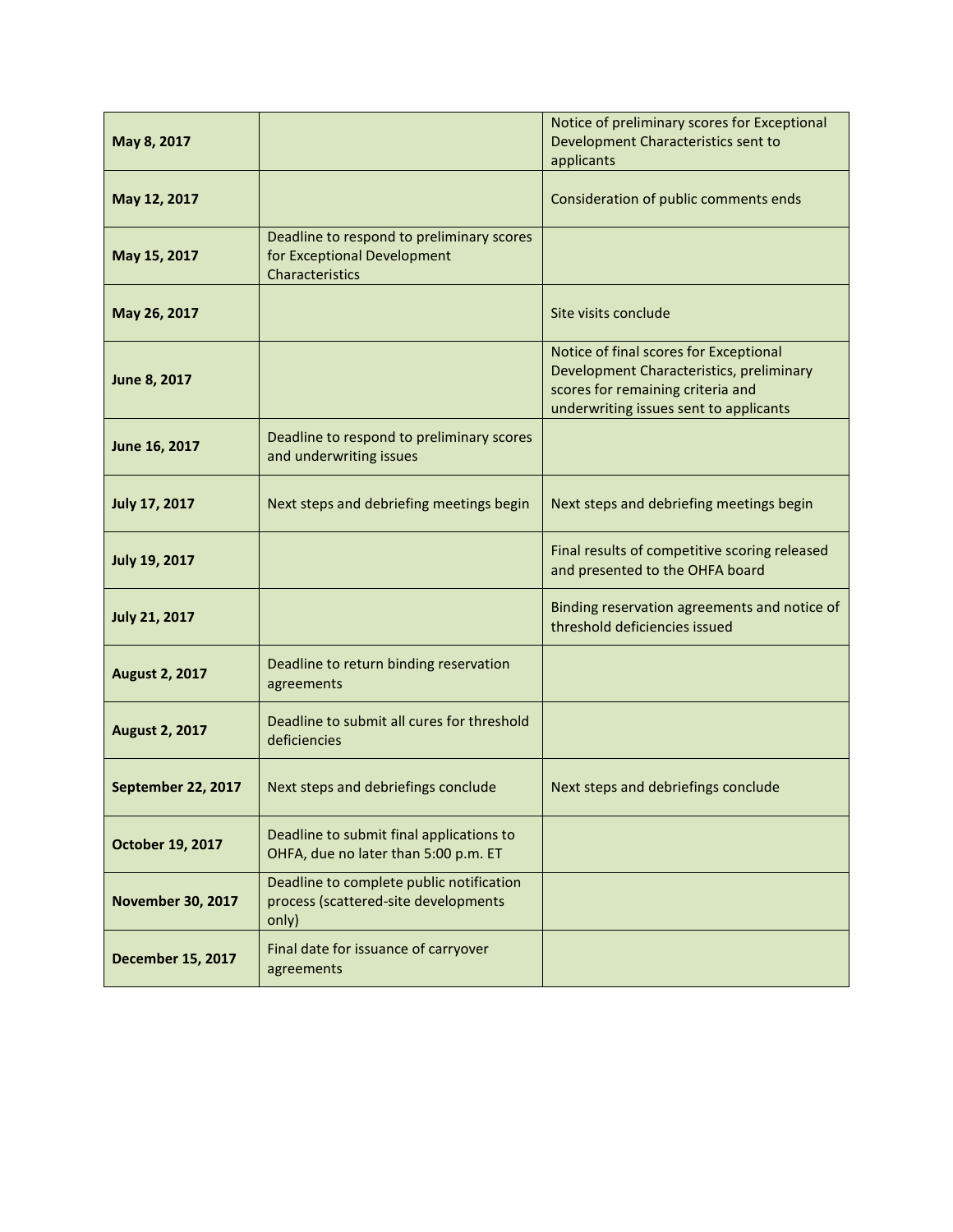**2017 QAP Amendment - Exhibit B: Eligible Projects and Maximum Additional Credit Amounts** *FINAL 2-15-17*

|            |                                   |                            |                 |                  |            |                         | <b>Maximum</b>    |                        |             |           |              |
|------------|-----------------------------------|----------------------------|-----------------|------------------|------------|-------------------------|-------------------|------------------------|-------------|-----------|--------------|
|            |                                   |                            |                 |                  |            |                         | <b>Additional</b> |                        |             |           |              |
|            |                                   |                            |                 |                  |            |                         | <b>Credits</b>    |                        |             |           |              |
|            |                                   |                            | Amount          |                  | Amount     |                         |                   |                        |             |           |              |
| Tracking # | <b>Project Name</b>               |                            | <b>Reserved</b> |                  | Available* |                         | 15%               |                        | <b>HDAP</b> |           | <b>HDL</b>   |
| 16-0098    | 43 Town Square                    | \$                         | 800,000         | \$               | 965,006    | \$                      | 120,000           |                        |             | \$        | 1,500,000    |
| 16-0032    | <b>ABCAP Housing Renovations</b>  | \$                         | 522,392         | \$               | 648,307    | \$                      | 78,359            | \$                     | 625,000     | \$        | 1,500,000    |
| 16-0043    | Quinn Court - formerly Abel Acres | \$                         | 407,000         | \$               | 560,269    | \$                      | 61,050            | \$                     | 300,000     | Ś         | 1,500,000    |
| 16-0061    | Art Works Lofts                   | \$                         | 1,000,000       | \$               | 1,319,030  | \$                      | 150,000           |                        |             |           | 1,500,000    |
| 16-0006    | Aspen Place                       | \$                         | 760,000         | \$               | 1,145,319  | \$                      | 114,000           | \$                     | 600,000     | \$        | 1,500,000    |
| 16-0074    | Athens-Fairfield                  |                            | 658,243         | \$               | 674,964    | \$                      | 16,720            | \$                     | 300,000     | \$        | 1,500,000    |
| 16-0058    | Avondale II                       | $rac{5}{5}$                | 800,000         | $\zeta$          | 1,780,040  | \$                      | 120,000           | \$                     |             | \$        | 1,500,000    |
| 16-0051    | Avondale Town Center North        | \$                         | 1,000,000       | \$               | 1,298,712  | \$                      | 150,000           |                        |             | \$        | 1,500,000    |
| 16-0028    | Bond Hill Roselawn Senior Housing | \$.                        | 900,000         | \$               | 1,155,306  | <u>\$</u>               | 135,000           |                        |             | \$        | 1,500,000    |
| 16-0041    | <b>Briggsdale Apartments II</b>   | \$                         | 680,000         | \$               | 781,268    | \$                      | 101,268           | \$                     | 300,000     | \$        | 2,000,000    |
| 16-0023    | <b>Buckeye House</b>              |                            | 348,000         | \$               | 371,869    | \$                      | 23,869            |                        |             |           | 1,500,000    |
| 16-0037    | Carriage Trails Senior Village II | $rac{5}{5}$<br>$rac{5}{5}$ | 771,664         | \$               | 897,746    | $\overline{\mathsf{S}}$ | 115,750           |                        |             | Ś         | 1,500,000    |
| 16-0029    | Carrie's Place                    |                            | 687,957         | ۊ                | 795,670    | $\overline{\xi}$        | 103,194           | \$                     | 300.000     | \$        | 2,000,000    |
| 16-0078    | Collingwood Green Phase III       |                            | 1,000,000       | $\overline{\xi}$ | 1,580,518  | \$                      | 150,000           |                        |             | \$        | 1,500,000    |
| 16-0050    | <b>Commodore Place Apartments</b> | <u>\$</u>                  | 1,000,000       | \$               | 1,763,307  | \$                      | 150,000           |                        |             | \$        | 4,000,000    |
| 16-0045    | Cuyahoga Falls Senior             | \$                         | 1,000,000       | Ś                | 1,161,938  | \$                      | 150,000           |                        |             | \$        | 1,500,000    |
| 16-0011    | <b>Cypress Commons Apartments</b> | \$                         | 483,488         | \$               | 565,200    | <u>\$</u>               | 72,523            |                        |             | \$        | 1,500,000    |
| 16-0007    | <b>Emerald Alliance X</b>         | \$                         | 798,000         | \$               | 964,524    | \$                      | 119,700           | \$                     | 300,000     | \$        | 1,500,000    |
| 16-0081    | <b>Fairwood Commons</b>           | \$                         | 895,000         | \$               | 1,208,041  | \$                      | 134,250           |                        |             | \$        | 1,500,000    |
| 16-0102    | Freedom's Path at Dayton          |                            | 960,000         | \$               | 978,042    | \$                      | 18,042            |                        |             | \$        |              |
| 16-0056    | Homefull Family Living Center     | \$<br>\$                   | 578,000         | Ϊ\$              | 647,622    | \$                      | 69,622            |                        |             | ۔۔۔<br>\$ | 1,500,000    |
| 16-0021    | Lincoln Park West                 | \$                         | 1,000,000       | \$               | 1,297,395  | \$                      | 150,000           |                        |             | \$        | 1,500,000    |
| 16-0020    | Miller Commons                    | \$                         | 643,329         | \$               | 835,634    | \$                      | 96,499            |                        |             | \$        | 1,500,000    |
| 16-0089    | Milo-Grogan Homes                 | \$                         | 723,349         | \$               | 947,345    | \$                      | 108,502           |                        |             | Ş         | 1,500,000    |
| 16-0014    | Morgan Apartments                 | \$                         | 747,392         | \$               | 894,157    | \$                      | 112,109           | \$                     | 625,000     | \$        | 1,500,000    |
| 16-0095    | New Southpointe Village           | \$                         | 389,999         | \$               | 552,558    | \$                      | 58,500            |                        |             | S         | 1,500,000    |
| 16-0040    | Pine Terrace Apartments           |                            | 419,443         | \$               | 513,718    | \$                      | 62,916            | \$                     | 650,000     | \$        | 1,500,000    |
| 16-0055    | Poindexter Phase III              | $rac{5}{5}$                | 1,000,000       | $\overline{\xi}$ | 1,154,381  | $\overline{\varsigma}$  | 150,000           | $\overline{\varsigma}$ |             | \$        | 3,000,000    |
| 16-0064    | <b>Riverside Senior Lofts</b>     | $\frac{1}{2}$              | 750,000         | \$               | 995,469    | \$                      | 112,500           |                        |             | \$        | 1,500,000    |
| 16-0019    | Sandstone Apartments              | \$                         | 780,000         | \$               | 1,005,568  | \$                      | 117,000           | \$                     | 600,000     | \$        | 1,500,000    |
| 16-0053    | Sherman Thompson Towers           | \$                         | 700,000         | \$               | 779,303    | \$                      | 79,303            | \$                     | 300,000     | \$        | 1,500,000    |
| 16-0016    | Shyville Senior Living            | \$                         | 685,000         | \$               | 893,307    | \$                      | 102,750           | \$                     | 300,000     | \$        | 1,500,000    |
| 16-0009    | Slavic Village Green Homes I      |                            | 702,000         | \$               | 909,272    | \$                      | 105,300           |                        |             | Ş         | 1,500,000    |
| 16-0062    | South Court Senior Villas         | \$<br>                     | 750,000         | Ś                | 945,446    | Ś                       | 112,500           |                        |             | Ś         | 1,500,000    |
| 16-0071    | <b>Stoney Pointe Commons</b>      | \$                         | 1,000,000       | \$               | 1,309,349  | \$                      | 150,000           | \$                     | 300,000     | \$        | 2,000,000    |
| 16-0038    | <b>Stygler Village</b>            | \$                         | 750,000         | \$               | 1,730,622  | \$                      | 112,500           |                        |             | \$        |              |
| 16-0024    | <b>Community Gardens, The</b>     | \$                         | 800,000         | \$               | 952,801    | \$                      | 120,000           | \$                     | 300,000     | \$        | 1,500,000    |
| 16-0001    | Wilds at Harvest Rose, The        | \$                         | 800,000         | \$               | 1,163,986  | <u>ي</u>                | 120,000           | \$                     | 650,000     | \$        | 1,500,000    |
| 16-0044    | <b>Tiffin Pointe</b>              | \$                         | 800,000         | Ş                | 927,641    |                         | 120,000           |                        |             |           | 1,500,000    |
| 16-0060    | <b>Valley Bridge</b>              | <u>\$</u>                  | 949,990         | \$               | 1,505,969  | <u>Ş</u><br>Ş           | 142,499           | Ş                      | 300,000     | \$        | 1,500,000    |
| 16-0003    | Villa San Bernardo                | \$                         | 1,000,000       | \$               | 1,236,479  | \$                      | 150,000           |                        |             | S         | 1,500,000    |
| 16-0010    | Westerly II                       | \$                         | 1,000,000       | \$               | 1,255,039  | <u>ې</u>                | 150,000           |                        |             | \$        | 1,500,000    |
|            | <b>TOTALS</b>                     |                            | \$32,440,247    |                  |            | \$                      | 4,586,225         | \$ ا                   | 6,750,000   |           | \$65,500,000 |
|            |                                   |                            |                 |                  |            |                         |                   |                        |             |           |              |

\* - Calculated available credits using total eligible basis included in the final applications. Increased Applicable Fraction to 100% for shaded projects.